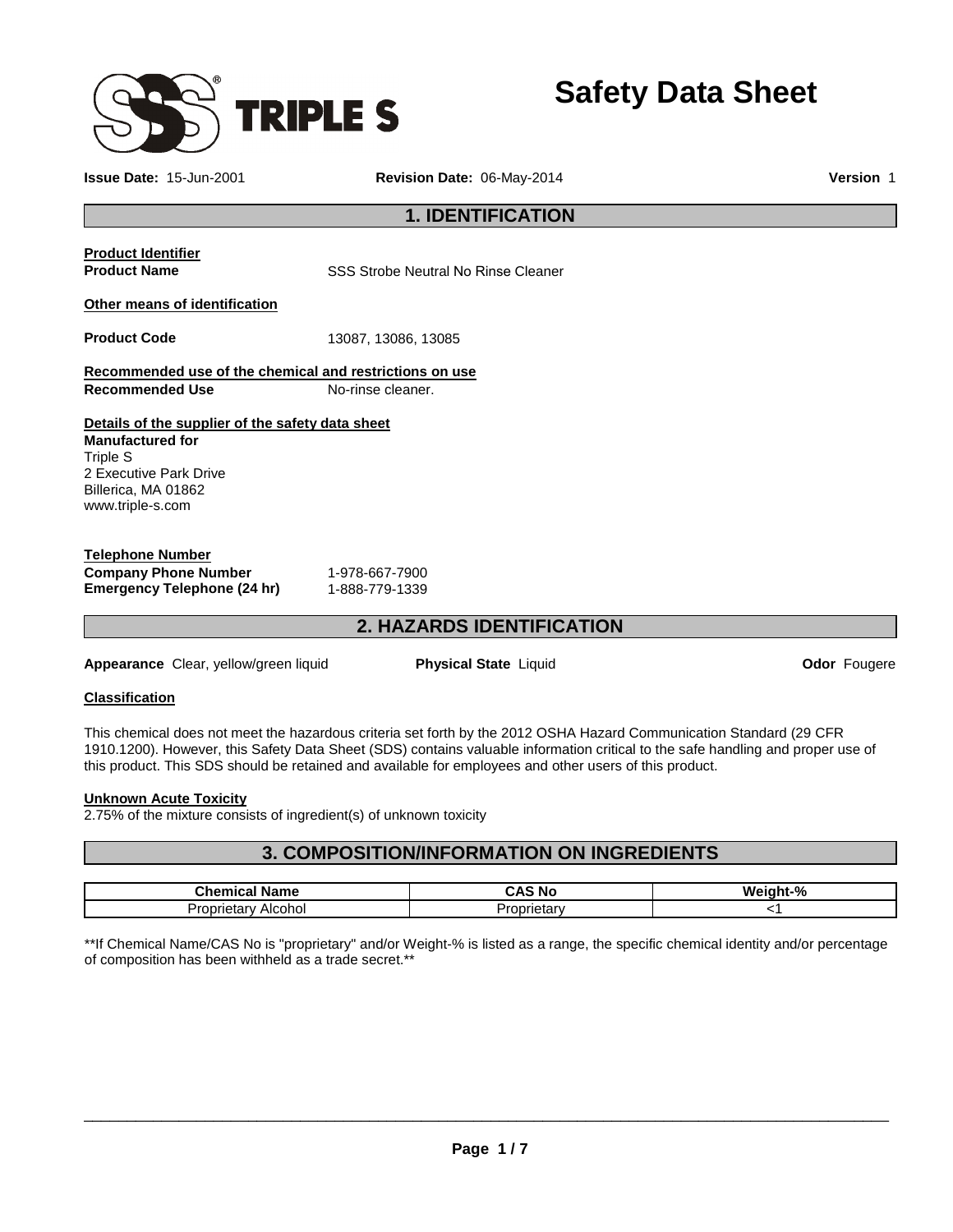# **4. FIRST-AID MEASURES**

\_\_\_\_\_\_\_\_\_\_\_\_\_\_\_\_\_\_\_\_\_\_\_\_\_\_\_\_\_\_\_\_\_\_\_\_\_\_\_\_\_\_\_\_\_\_\_\_\_\_\_\_\_\_\_\_\_\_\_\_\_\_\_\_\_\_\_\_\_\_\_\_\_\_\_\_\_\_\_\_\_\_\_\_\_\_\_\_\_\_\_\_\_

| <b>First Aid Measures</b>           |                                                                                                                                                       |
|-------------------------------------|-------------------------------------------------------------------------------------------------------------------------------------------------------|
| <b>Eve Contact</b>                  | Rinse immediately with plenty of water, also under the eyelids, for at least 15 minutes. If<br>eye irritation persists: Get medical advice/attention. |
| <b>Skin Contact</b>                 | Take off contaminated clothing. Wash with plenty of water. If irritation persists, seek<br>medical attention.                                         |
| <b>Inhalation</b>                   | None under normal use conditions.                                                                                                                     |
| Ingestion                           | Give large quantities of water. Do not induce vomiting. Get medical attention.                                                                        |
| Most important symptoms and effects |                                                                                                                                                       |
| <b>Symptoms</b>                     | Prolonged or repeated skin contact may cause irritation. Eye contact may be slightly<br>irritating.                                                   |
|                                     | Indication of any immediate medical attention and special treatment needed                                                                            |

**Notes to Physician**  Treat symptomatically.

**5. FIRE-FIGHTING MEASURES** 

#### **Suitable Extinguishing Media**

Use extinguishing measures that are appropriate to local circumstances and the surrounding environment.

**Unsuitable Extinguishing Media** Not determined.

#### **Specific Hazards Arising from the Chemical**

None known.

#### **Protective equipment and precautions for firefighters**

As in any fire, wear self-contained breathing apparatus pressure-demand, MSHA/NIOSH (approved or equivalent) and full protective gear.

# **6. ACCIDENTAL RELEASE MEASURES**

#### **Personal precautions, protective equipment and emergency procedures**

**Personal Precautions Use personal protective equipment as required.** 

#### **Methods and material for containment and cleaning up**

| <b>Methods for Containment</b> | Prevent further leakage or spillage if safe to do so.                                                         |
|--------------------------------|---------------------------------------------------------------------------------------------------------------|
| <b>Methods for Clean-Up</b>    | Flood area with water and then mop up. Dispose of in accordance with federal, state and<br>local regulations. |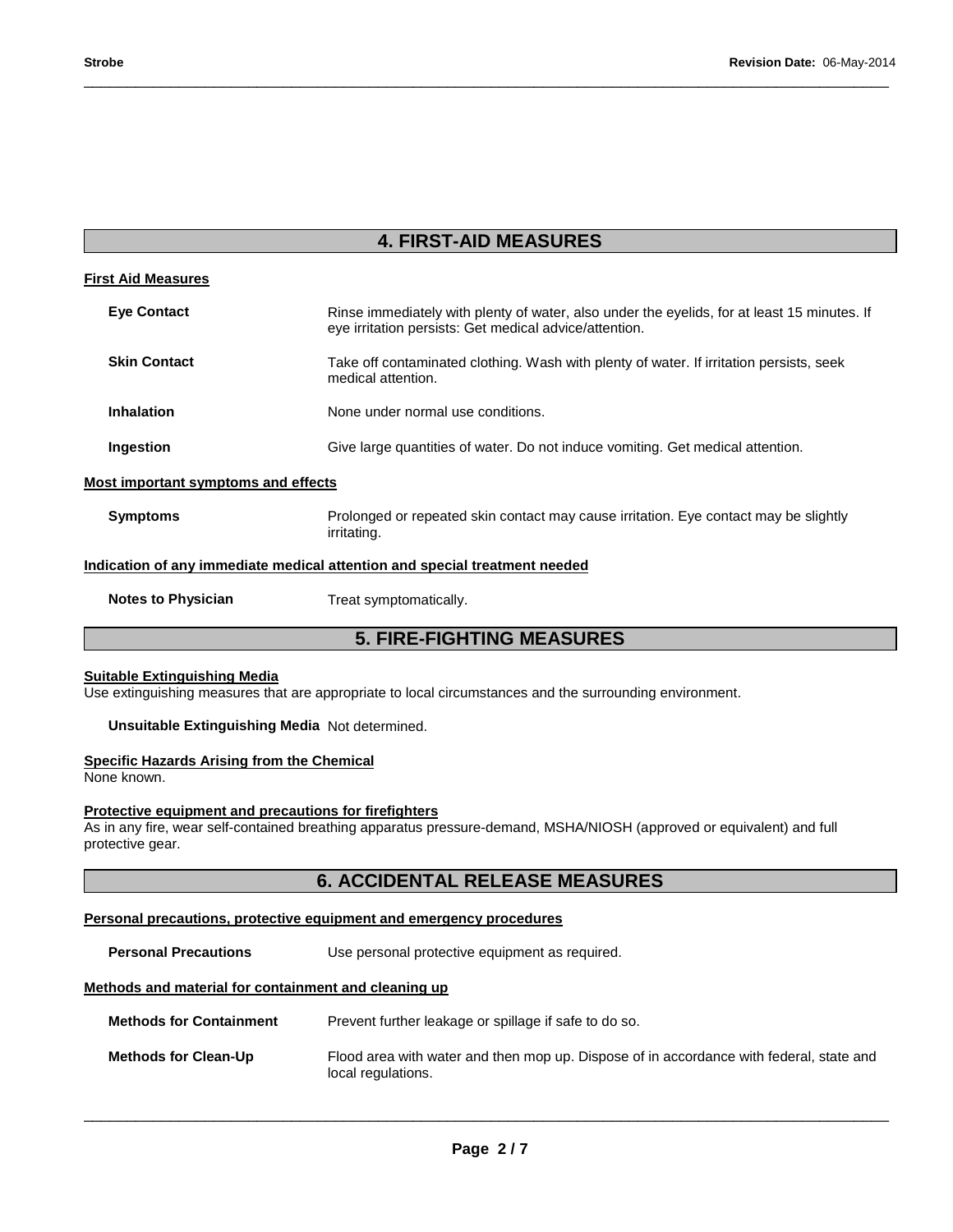# **7. HANDLING AND STORAGE**

\_\_\_\_\_\_\_\_\_\_\_\_\_\_\_\_\_\_\_\_\_\_\_\_\_\_\_\_\_\_\_\_\_\_\_\_\_\_\_\_\_\_\_\_\_\_\_\_\_\_\_\_\_\_\_\_\_\_\_\_\_\_\_\_\_\_\_\_\_\_\_\_\_\_\_\_\_\_\_\_\_\_\_\_\_\_\_\_\_\_\_\_\_

#### **Precautions for safe handling**

| <b>Advice on Safe Handling</b>                               | Handle in accordance with good industrial hygiene and safety practice. Do not destroy or<br>deface the label. |
|--------------------------------------------------------------|---------------------------------------------------------------------------------------------------------------|
| Conditions for safe storage, including any incompatibilities |                                                                                                               |
| <b>Storage Conditions</b>                                    | Keep containers tightly closed in a dry, cool and well-ventilated place. Store containers<br>upright.         |
| <b>Incompatible Materials</b>                                | None known based on information supplied.                                                                     |

# **8. EXPOSURE CONTROLS/PERSONAL PROTECTION**

### **Exposure Guidelines**

| <b>Chemical Name</b>       | <b>ACGIH TLV</b> | <b>OSHA PEL</b>                        | <b>NIOSH IDLH</b>            |
|----------------------------|------------------|----------------------------------------|------------------------------|
| <b>Proprietary Alcohol</b> | STEL: 400 ppm    | TWA: 400 ppm                           | IDLH: 2000 ppm               |
|                            | TWA: 200 ppm     | TWA: 980 mg/m <sup>3</sup>             | TWA: 400 ppm                 |
|                            |                  | (vacated) TWA: 400 ppm                 | TWA: 980 mg/m <sup>3</sup>   |
|                            |                  | (vacated) TWA: 980 mg/m <sup>3</sup>   | STEL: 500 ppm                |
|                            |                  | (vacated) STEL: 500 ppm                | STEL: 1225 mg/m <sup>3</sup> |
|                            |                  | (vacated) STEL: 1225 mg/m <sup>3</sup> |                              |

#### **Appropriate engineering controls**

**Engineering Controls Ensure adequate ventilation, especially in confined areas.** 

#### **Individual protection measures, such as personal protective equipment**

| <b>Eye/Face Protection</b>      | Goggles.                                                       |
|---------------------------------|----------------------------------------------------------------|
| <b>Skin and Body Protection</b> | No protective equipment is needed under normal use conditions. |
| <b>Respiratory Protection</b>   | Ensure adequate ventilation, especially in confined areas.     |

**General Hygiene Considerations** Handle in accordance with good industrial hygiene and safety practice.

# **9. PHYSICAL AND CHEMICAL PROPERTIES**

#### **Information on basic physical and chemical properties**

| <b>Physical State</b><br>Appearance<br><b>Color</b> | Liauid<br>Clear, yellow/green liquid<br>Yellow-green | Odor<br><b>Odor Threshold</b> | Fougere<br>Not determined |
|-----------------------------------------------------|------------------------------------------------------|-------------------------------|---------------------------|
| <b>Property</b><br>рH                               | <b>Values</b><br>7.7                                 | Remarks • Method              |                           |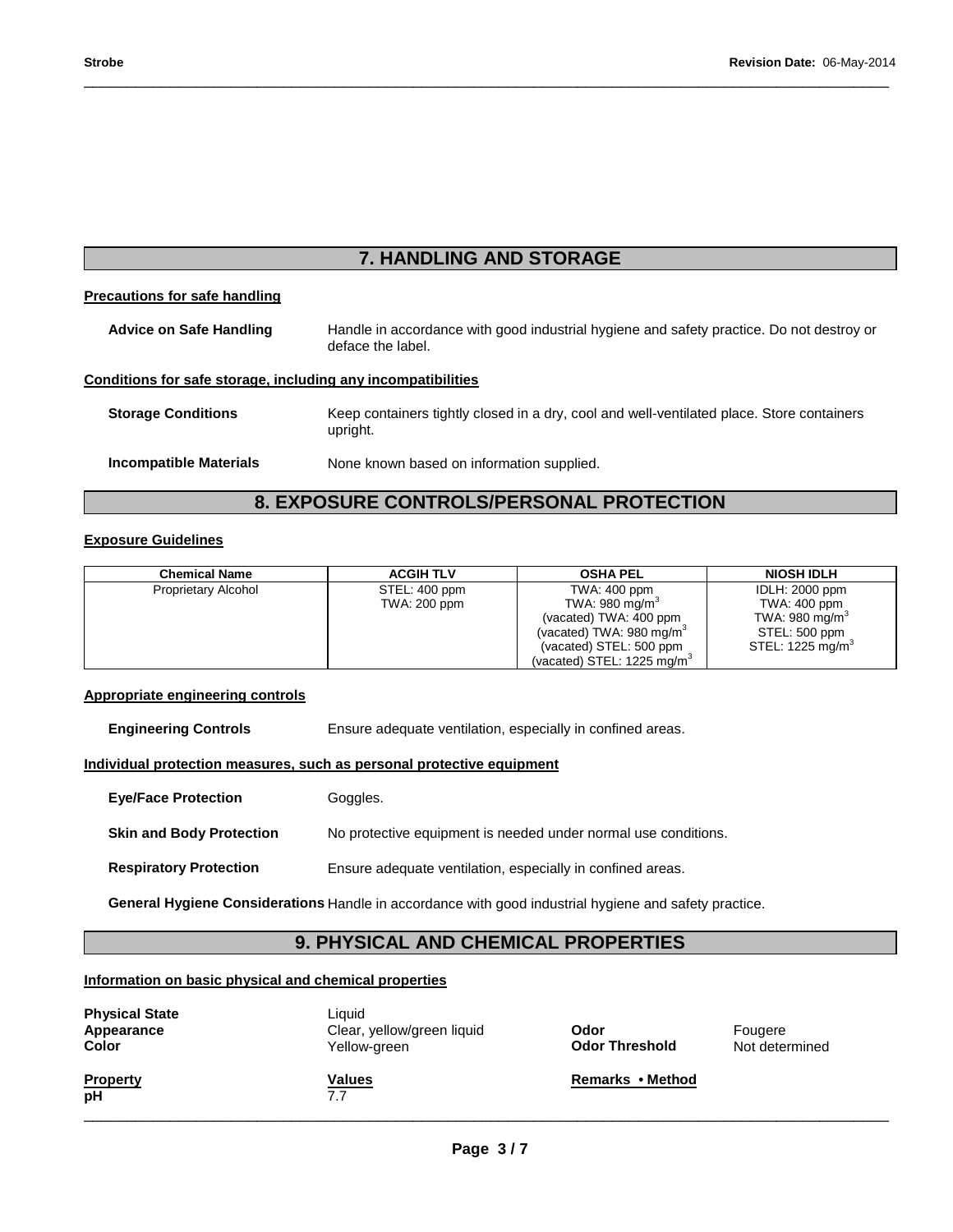| <b>Melting Point/Freezing Point</b> | Not available      |                  |  |
|-------------------------------------|--------------------|------------------|--|
| <b>Boiling Point/Boiling Range</b>  | Not determined     |                  |  |
| <b>Flash Point</b>                  | None               |                  |  |
| <b>Evaporation Rate</b>             | Not determined     |                  |  |
| <b>Flammability (Solid, Gas)</b>    | n/a-liquid         |                  |  |
| <b>Upper Flammability Limits</b>    | Not determined     |                  |  |
| <b>Lower Flammability Limit</b>     | Not determined     |                  |  |
| <b>Vapor Pressure</b>               | Not available      |                  |  |
| <b>Vapor Density</b>                | Not determined     |                  |  |
| <b>Property</b>                     | <b>Values</b>      | Remarks • Method |  |
| <b>Specific Gravity</b>             | 0.998              |                  |  |
| <b>Water Solubility</b>             | Completely soluble |                  |  |
| Solubility in other solvents        | Not determined     |                  |  |
| <b>Partition Coefficient</b>        | Not determined     |                  |  |
| <b>Auto-ignition Temperature</b>    | Not determined     |                  |  |
| <b>Decomposition Temperature</b>    | Not determined     |                  |  |

# **10. STABILITY AND REACTIVITY**

#### **Reactivity**

Not reactive under normal conditions.

#### **Chemical Stability**

**Oxidizing Properties** 

Stable under recommended storage conditions.

**Kinematic Viscosity Not determined Dynamic Viscosity Not determined Explosive Properties Not determined**<br> **Oxidizing Properties Not determined** 

#### **Possibility of Hazardous Reactions**

None under normal processing.

#### **Conditions to Avoid**

None known.

#### **Incompatible Materials**

None known based on information supplied.

#### **Hazardous Decomposition Products**

None known based on information supplied.

# **11. TOXICOLOGICAL INFORMATION**

#### **Information on likely routes of exposure**

| <b>Product Information</b>   |                          |                                                                                            |                        |
|------------------------------|--------------------------|--------------------------------------------------------------------------------------------|------------------------|
| <b>Eve Contact</b>           | Avoid contact with eyes. |                                                                                            |                        |
| <b>Skin Contact</b>          | Avoid contact with skin. |                                                                                            |                        |
| <b>Inhalation</b>            | hazard.                  | Under normal conditions of intended use, this material is not expected to be an inhalation |                        |
| Ingestion                    | Do not taste or swallow. |                                                                                            |                        |
| <b>Component Information</b> |                          |                                                                                            |                        |
| <b>Chemical Name</b>         | Oral LD50                | Dermal LD50                                                                                | <b>Inhalation LC50</b> |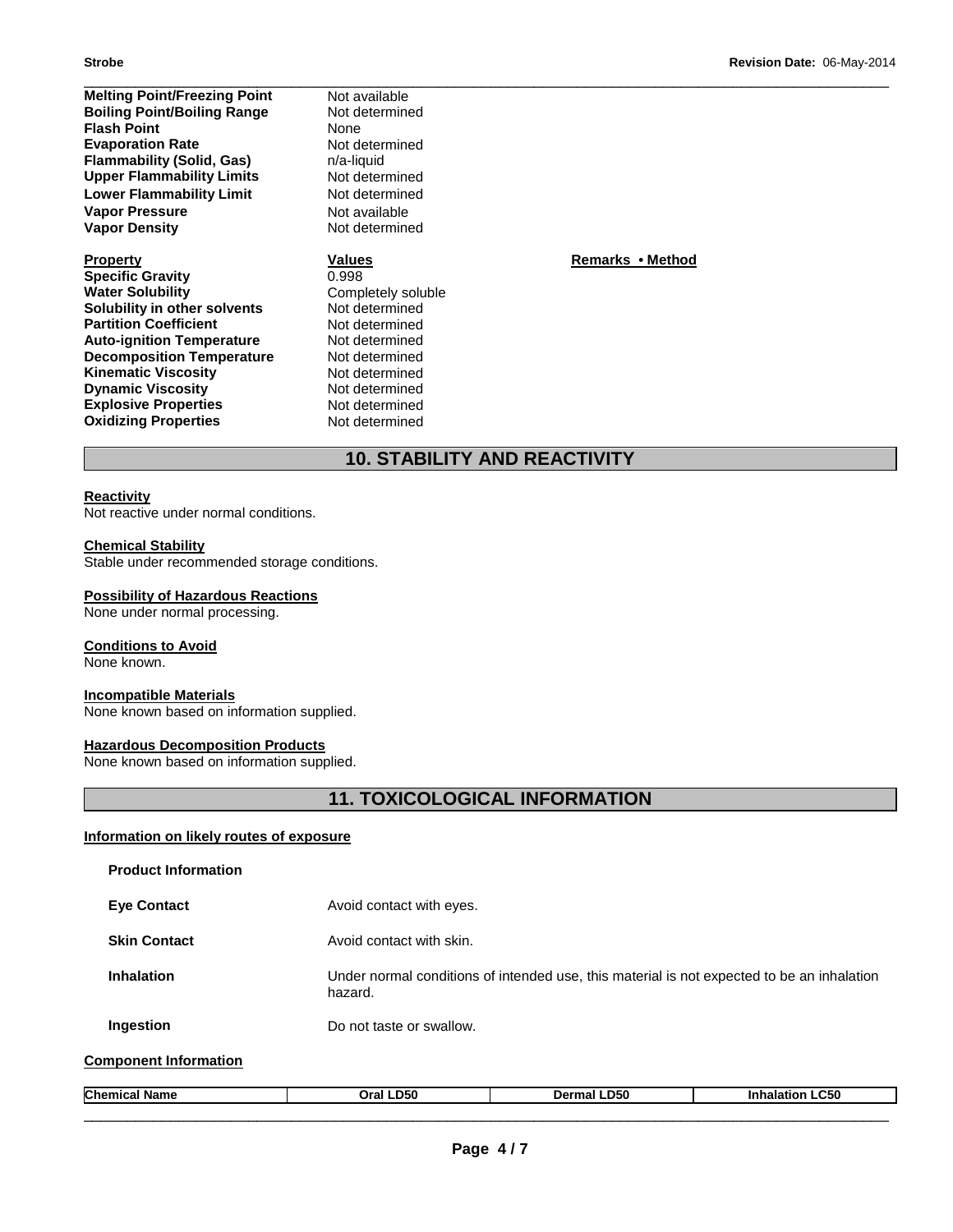| <b>Proprietary Alcohol</b> | = 4396 mg/kg (Rat)   | $= 12800$ mg/kg (Rat) = 12870<br>mg/kg (Rabbit) | = 72.6 mg/L (Rat) 4 h |
|----------------------------|----------------------|-------------------------------------------------|-----------------------|
| <b>Trade Secret</b>        | $= 1378$ mg/kg (Rat) | > 2 g/kg (Rabbit)                               |                       |

#### **Information on physical, chemical and toxicological effects**

**Symptoms** Please see section 4 of this SDS for symptoms.

#### **Delayed and immediate effects as well as chronic effects from short and long-term exposure**

**Carcinogenicity** Not classifiable as a human carcinogen.

| ' Name<br>Chemical  | <b>ACGIH</b> | <b>IARC</b> | NT'<br>. | <b>OCU</b><br>אחסי |
|---------------------|--------------|-------------|----------|--------------------|
| oprietar<br>Alcohol |              | Group       |          |                    |
|                     |              |             |          |                    |

**Legend** 

**IARC (International Agency for Research on Cancer)** 

Group 3 IARC components are "not classifiable as human carcinogens"

**OSHA (Occupational Safety and Health Administration of the US Department of Labor)**  X - Present

**Numerical measures of toxicity**

Not determined

**Unknown Acute Toxicity** 2.75% of the mixture consists of ingredient(s) of unknown toxicity.

# **12. ECOLOGICAL INFORMATION**

#### **Ecotoxicity**

An environmental hazard cannot be excluded in the event of unprofessional handling or disposal.

| <b>Chemical Name</b> | Algae/aguatic plants                                                                               | <b>Fish</b>                                                                                                                                                           | <b>Toxicity to</b><br>microorganisms | Crustacea                              |
|----------------------|----------------------------------------------------------------------------------------------------|-----------------------------------------------------------------------------------------------------------------------------------------------------------------------|--------------------------------------|----------------------------------------|
| Proprietary Alcohol  | 1000: 96 h Desmodesmus<br>subspicatus mg/L EC50<br>1000: 72 h Desmodesmus<br>subspicatus mg/L EC50 | 9640: 96 h Pimephales<br>promelas mg/L LC50 flow-<br>through 11130: 96 h<br>Pimephales promelas mg/L<br>LC50 static 1400000: 96 h<br>Lepomis macrochirus ug/L<br>LC50 |                                      | 13299: 48 h Daphnia magna<br>mg/L EC50 |

#### **Persistence/Degradability**

Not determined.

#### **Bioaccumulation**

Not determined.

#### **Mobility**

| <b>Chemical Name</b>   | <b>Coefficient</b><br>Partition |
|------------------------|---------------------------------|
| Alcohol<br>Proprietary | 0.05                            |

#### **Other Adverse Effects**

Not determined

# **13. DISPOSAL CONSIDERATIONS**

#### **Waste Treatment Methods**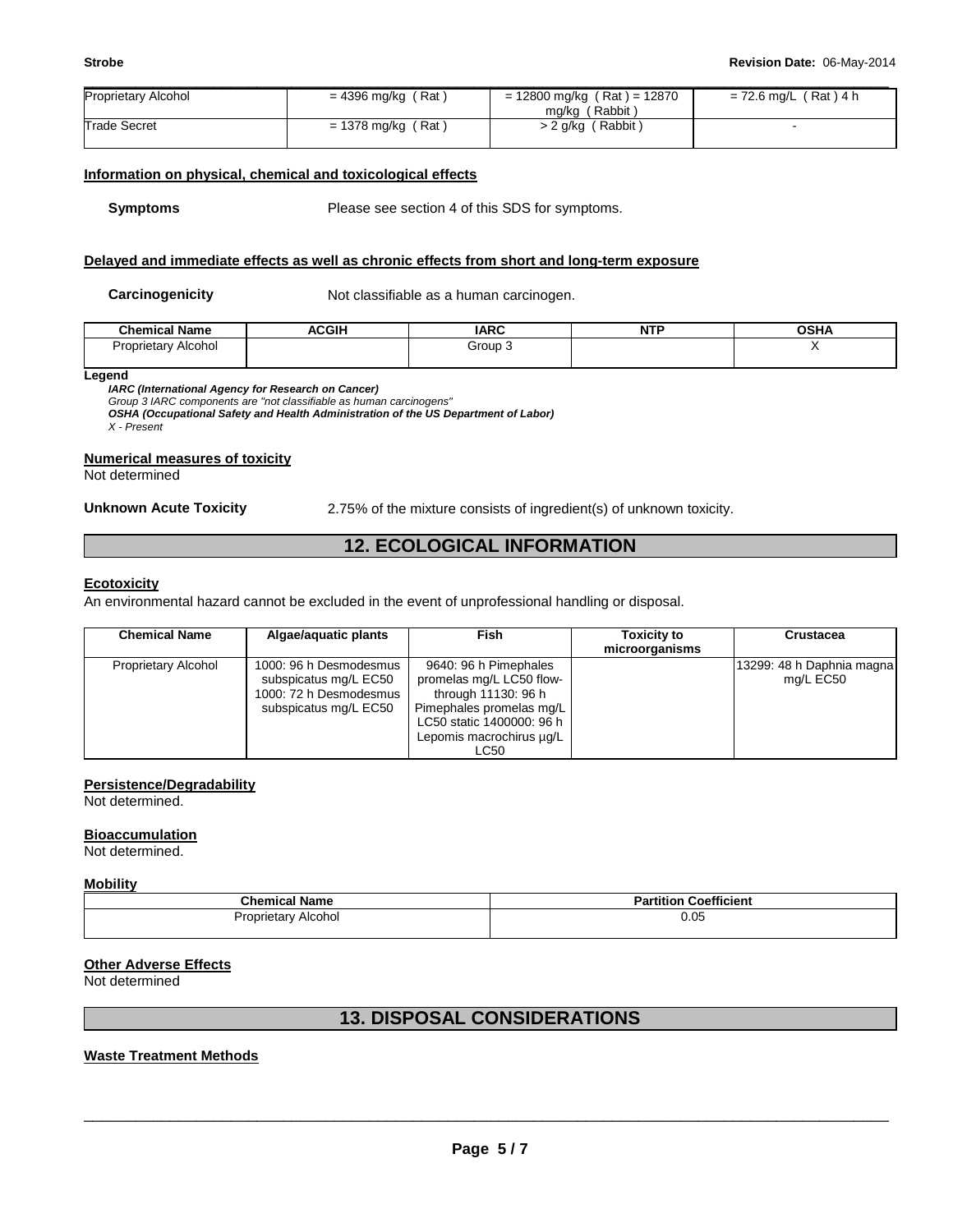| <b>Disposal of Wastes</b> | Disposal should be in accordance with applicable regional, national and local laws and<br>regulations. |
|---------------------------|--------------------------------------------------------------------------------------------------------|
|                           | .                                                                                                      |

**Contaminated Packaging** Disposal should be in accordance with applicable regional, national and local laws and regulations.

#### **California Hazardous Waste Status**

| <b>Chemical Name</b>             |               | <b>California Hazardous Waste Status</b> |  |  |
|----------------------------------|---------------|------------------------------------------|--|--|
| <b>Proprietary Alcohol</b>       |               | Toxic<br>Ignitable                       |  |  |
| <b>14. TRANSPORT INFORMATION</b> |               |                                          |  |  |
| <b>DOT</b>                       | Not regulated |                                          |  |  |
| <b>IATA</b>                      | Not regulated |                                          |  |  |
| <b>IMDG</b>                      | Not regulated |                                          |  |  |

# **15. REGULATORY INFORMATION**

#### **International Inventories**

**TSCA** Listed

**Legend:** 

**TSCA** - United States Toxic Substances Control Act Section 8(b) Inventory

**DSL/NDSL** - Canadian Domestic Substances List/Non-Domestic Substances List

**EINECS/ELINCS** - European Inventory of Existing Chemical Substances/European List of Notified Chemical Substances

**ENCS** - Japan Existing and New Chemical Substances

**IECSC** - China Inventory of Existing Chemical Substances

**KECL** - Korean Existing and Evaluated Chemical Substances

**PICCS** - Philippines Inventory of Chemicals and Chemical Substances

### **US Federal Regulations**

### **SARA 313**

| <b>Chemical Name</b>  | CAS No | Weight-% | <b>SARA 313</b><br><b>Threshold</b><br>Values % |
|-----------------------|--------|----------|-------------------------------------------------|
| Proprietary Alcohol - |        |          | 1.V                                             |

#### **US State Regulations**

### **U.S. State Right-to-Know Regulations**

| <b>Chemical Name</b>               | <b>New Jersey</b> | sachusetts | `nsvlvania |
|------------------------------------|-------------------|------------|------------|
| Alcohol<br>Proprietar <sup>,</sup> |                   |            |            |